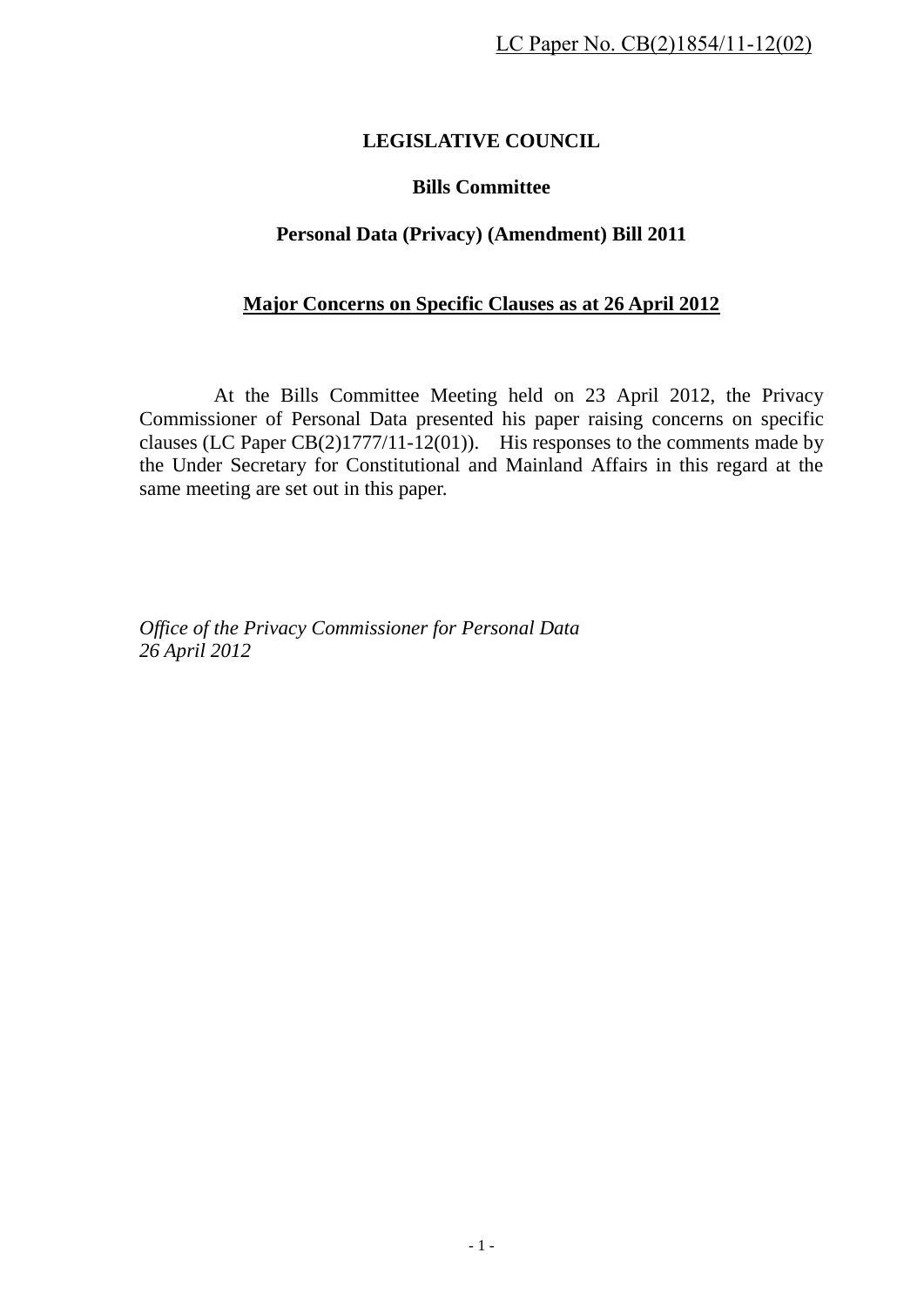- Ordinance = Personal Data (Privacy) Ordinance
- PCPD = Office of the Privacy Commissioner for Personal Data
- CMAB = Constitutional and Mainland Affairs Bureau
- HKAB = The Hong Kong Association of Banks
- DPP = Data Protection Principle

| <b>Section</b> | <b>Topic</b>   | <b>PCPD's Comments</b>                                                                    | <b>PCPD's Responses to Comments made</b> |
|----------------|----------------|-------------------------------------------------------------------------------------------|------------------------------------------|
|                |                |                                                                                           | by CMAB /Follow up actions               |
| Part VIA       | Grandfathering | Conditions for grandfathering arrangement                                                 |                                          |
| section        | Arrangement    | The proposed grandfathering arrangement under section $35D(1)$ has                        |                                          |
| 35D            |                | set out certain conditions that a data user has to meet. These                            |                                          |
|                |                | conditions include: (i) that data subject had been explicitly informed of                 |                                          |
|                |                | the use of the data subject's personal data in direct marketing in                        |                                          |
|                |                | relation to the class of marketing subjects; (b) the data user had so                     |                                          |
|                |                | used the data; (iii) the data subject had not required the data user to                   |                                          |
|                |                | cease to so use the data; and (iv) the data subject had not, in relation to               |                                          |
|                |                | the use, contravened any provision of the Ordinance as in force as at                     |                                          |
|                |                | the time of the use.                                                                      |                                          |
|                |                | The PCPD considers it important to incorporate also the requirement $\vert \bullet \vert$ | PCPD is pleased to note that             |
|                |                | under $s.35C(4)$ as a further condition to be satisfied under $s.35D(1)$ .                | <b>CMAB</b><br>would<br>consider<br>this |
|                |                | The purpose is to ensure that the data user has presented the                             | proposal favourably.                     |
|                |                | information on the use of personal data in direct marketing in a                          |                                          |
|                |                | manner which is easily understandable and readable for the                                |                                          |
|                |                | grandfathering arrangement to apply. This requirement has already                         |                                          |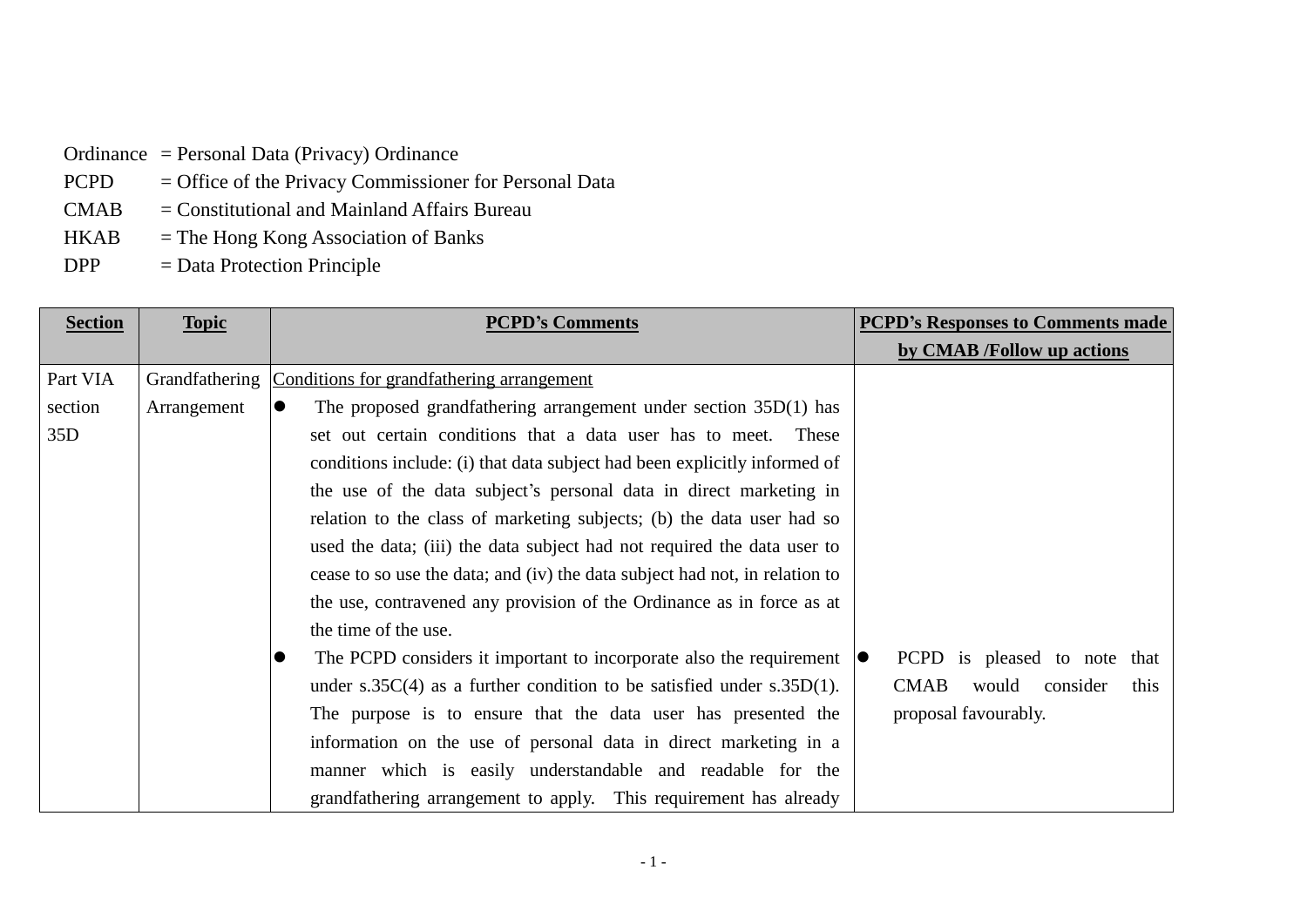| <b>Section</b> | <b>Topic</b> | <b>PCPD's Comments</b>                                                                                                                                                                                                                                                                                                                                                                                                                                                                                                                                                                                                                                                                                                                                                                                                                                                                                                                                                                                                                                                                                                                                | <b>PCPD's Responses to Comments made</b>                                                                                                                                                                                                                                                                                                                                                                                                                                                                                                                                                                                                                                    |
|----------------|--------------|-------------------------------------------------------------------------------------------------------------------------------------------------------------------------------------------------------------------------------------------------------------------------------------------------------------------------------------------------------------------------------------------------------------------------------------------------------------------------------------------------------------------------------------------------------------------------------------------------------------------------------------------------------------------------------------------------------------------------------------------------------------------------------------------------------------------------------------------------------------------------------------------------------------------------------------------------------------------------------------------------------------------------------------------------------------------------------------------------------------------------------------------------------|-----------------------------------------------------------------------------------------------------------------------------------------------------------------------------------------------------------------------------------------------------------------------------------------------------------------------------------------------------------------------------------------------------------------------------------------------------------------------------------------------------------------------------------------------------------------------------------------------------------------------------------------------------------------------------|
|                |              |                                                                                                                                                                                                                                                                                                                                                                                                                                                                                                                                                                                                                                                                                                                                                                                                                                                                                                                                                                                                                                                                                                                                                       | by CMAB /Follow up actions                                                                                                                                                                                                                                                                                                                                                                                                                                                                                                                                                                                                                                                  |
|                |              | been included in PCPD's Guidance on Collection and Use of Personal<br>Data in Direct Marketing issued in October 2010.                                                                                                                                                                                                                                                                                                                                                                                                                                                                                                                                                                                                                                                                                                                                                                                                                                                                                                                                                                                                                                |                                                                                                                                                                                                                                                                                                                                                                                                                                                                                                                                                                                                                                                                             |
|                |              | Imposing a cut-off date before the commencement date<br>It is expected that the commencement date for Part VIA will not be an<br>immediate future date in order to allow sufficient time for data users to<br>prepare for the documentation and procedural changes and IT system<br>enhancement, and for PCPD to draw up the new guidance for data<br>users' compliance and to undertake other promotion and education<br>activities to introduce the amended Ordinance. The HKAB has<br>suggested a lead time of not less than 10 months from the passing of<br>the Amendment Bill.<br>The PCPD is concerned that some data users may during this<br>intervening period carry out massive direct marketing activities<br>principally for the purpose of avoiding as far as possible compliance<br>with the new requirements after the commencement date. In order to<br>prevent this happening, the PCPD proposes to specify a cut-off date<br>under $s.35D(1)$ [a date as soon as possible after passing of the<br>Amendment Bill] after which the data user cannot rely on section<br>$35D(1)$ to seek cover under the grandfathering arrangement. | <b>CMAB</b><br>commented<br>that<br>imposition of a cut-off date would<br>defeat the purpose of having a late<br>commencement date to provide a<br>lead time for both the data users<br>and the PCPD to prepare for<br>regulation under the new regime.<br><b>PCPD</b><br>disagrees<br>with<br>this<br>viewpoint. In the period between<br>cut-off<br>date<br>and<br>the<br>the<br>commencement date, data users<br>can continue its normal direct<br>marketing activities as long as they<br>comply with the requirements of<br>the existing Ordinance.<br>The<br>additional requirements under the<br>new regulatory regime, namely, (i)<br>the need for the data user to |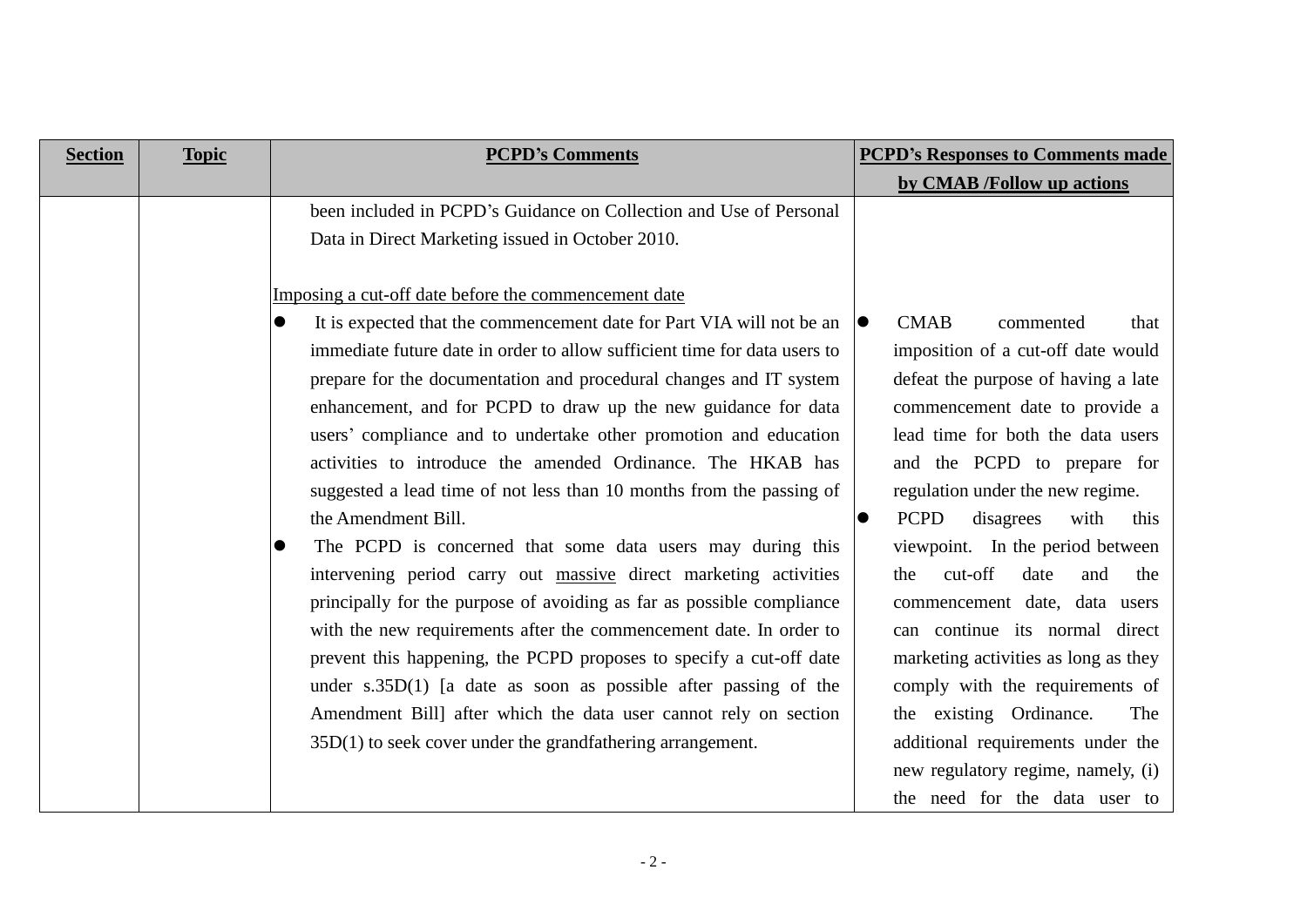| <b>Section</b> | <b>Topic</b> | <b>PCPD's Comments</b> | <b>PCPD's Responses to Comments made</b> |
|----------------|--------------|------------------------|------------------------------------------|
|                |              |                        | by CMAB /Follow up actions               |
|                |              |                        | provide a response channel for the       |
|                |              |                        | data subject to indicate that he has     |
|                |              |                        | no objection to the intended use of      |
|                |              |                        | his personal data for direct             |
|                |              |                        | marketing, and (ii) the data user        |
|                |              |                        | cannot so use the data before            |
|                |              |                        | receipt of the data subject's            |
|                |              |                        | indication of no objection, do not       |
|                |              |                        | apply during this period.                |
|                |              |                        | CMAB indicated that data users           |
|                |              |                        | would<br>not carry out direct            |
|                |              |                        | marketing campaigns serving no           |
|                |              |                        | marketing purposes but for the           |
|                |              |                        | avoidance of compliance with the         |
|                |              |                        | requirements under<br>the<br>new         |
|                |              |                        | regulatory regime.<br>Given the          |
|                |              |                        | relatively low cost of direct            |
|                |              |                        | marketing by e-mail, SMS, fax and        |
|                |              |                        | (perhaps)<br><b>PCPD</b><br>telephone,   |
|                |              |                        | considers that there is a real           |
|                |              |                        | likelihood that some data users will     |
|                |              |                        | take such steps, thus lessening the      |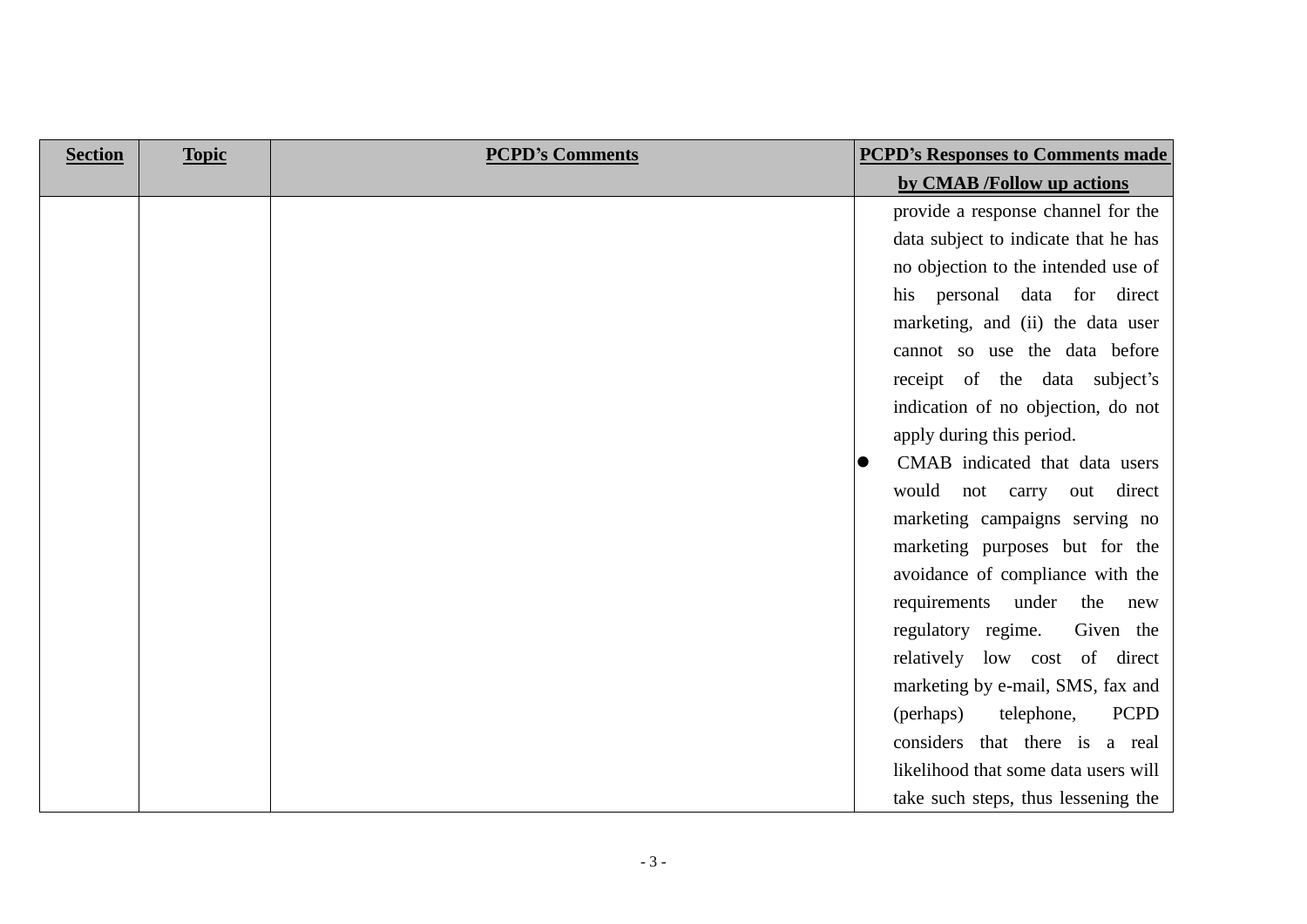| <b>Section</b> | <b>Topic</b> | <b>PCPD's Comments</b>                                                                                                                                                                                                                                                                                                                                                                                                                                                                                 | <b>PCPD's Responses to Comments made</b>                                                                                                                                                                                                                                     |
|----------------|--------------|--------------------------------------------------------------------------------------------------------------------------------------------------------------------------------------------------------------------------------------------------------------------------------------------------------------------------------------------------------------------------------------------------------------------------------------------------------------------------------------------------------|------------------------------------------------------------------------------------------------------------------------------------------------------------------------------------------------------------------------------------------------------------------------------|
|                |              |                                                                                                                                                                                                                                                                                                                                                                                                                                                                                                        | by CMAB /Follow up actions                                                                                                                                                                                                                                                   |
|                |              |                                                                                                                                                                                                                                                                                                                                                                                                                                                                                                        | impact of the new regulatory<br>regime and burdening the data<br>subjects<br>with<br>otherwise<br>direct<br>marketing<br>unnecessary<br>approaches.<br>PCPD reiterates the need for a<br>cut-off date to be introduced.                                                      |
|                |              | Personal data to be covered<br>The Administration intends to accede to an industry body's request $\vert \bullet \vert$<br>that the grandfathering arrangement would apply to the use of any<br>personal data of the data subject in relation to the same class of<br>marketing subject if any of the data subject's personal data had been<br>used before the commencement date (see paragraph 5 of CMAB's LC<br>paper No.CB(2)1701/11-12(03)).                                                       | PCPD is pleased to note that<br>CMAB would examine the draft<br>provisions for the grandfathering<br>arrangement to address PCPD's<br>concerns.                                                                                                                              |
|                |              | In effect, this means that if a data user has used the mobile phone<br>number of the data subject to market a product before the<br>commencement date and such use is consistent with the prescribed<br>conditions under section $35D(1)(a)$ , (b), (c) and (d), the grandfathering<br>arrangement will not only apply to the telephone number so used but<br>also to other personal data already held by the data user prior to the<br>commencement date, such as residential address, email address, | PCPD suggests that a simple<br>$\bullet$<br>updating of the pre-existing data<br>such as contact personal particulars<br>should<br>be covered<br>by<br>the<br>grandfathering arrangement. But<br>acquisition of new data through (i)<br>updating the data subjects' personal |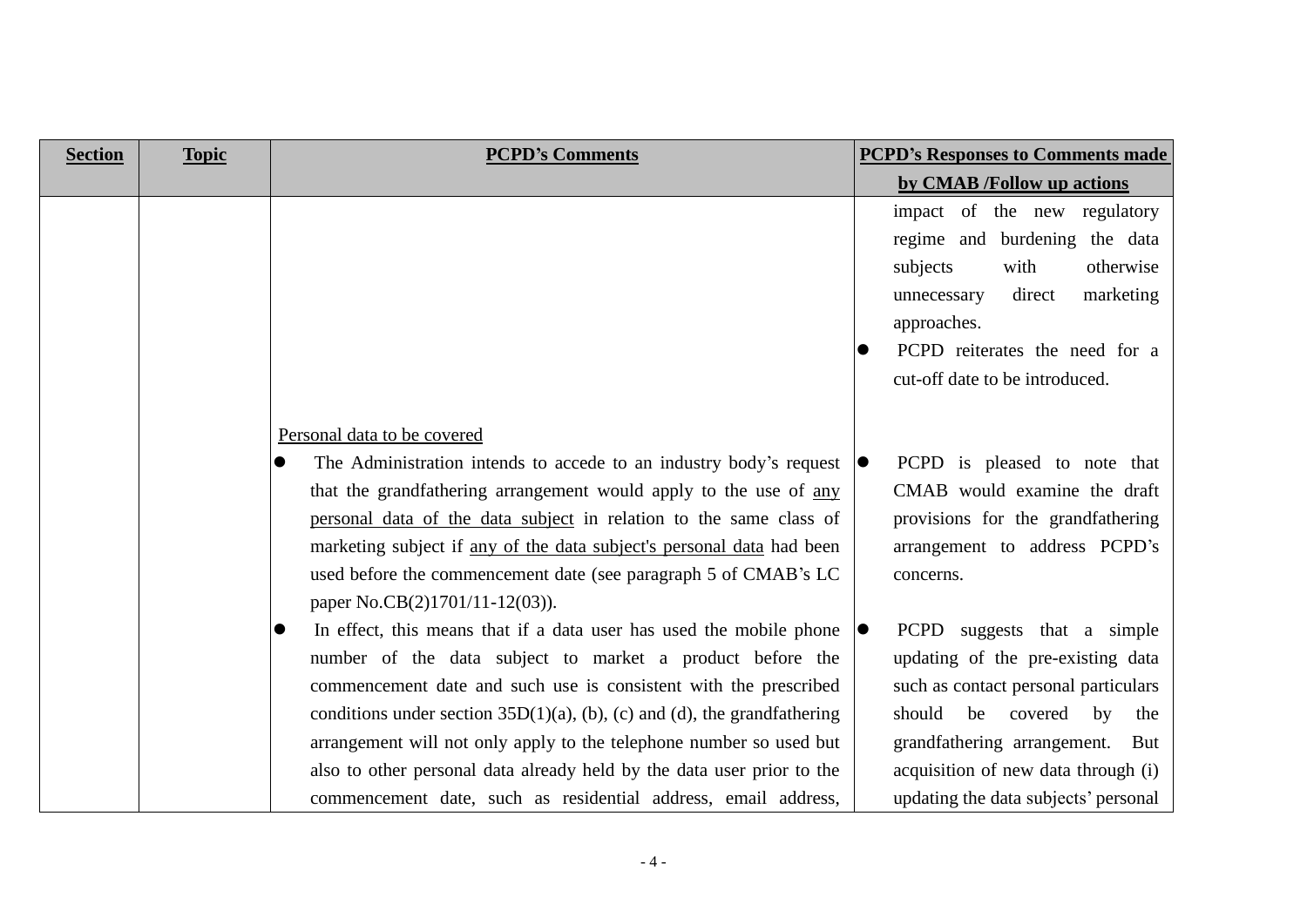| <b>Section</b> | <b>Topic</b>        | <b>PCPD's Comments</b>                                                               | <b>PCPD's Responses to Comments made</b> |
|----------------|---------------------|--------------------------------------------------------------------------------------|------------------------------------------|
|                |                     |                                                                                      | by CMAB /Follow up actions               |
|                |                     | residential telephone number, etc.                                                   | profile and (ii) new business deals      |
|                |                     | The PCPD understands from the industry body that the grandfathering                  | with the data subject, should not be     |
|                |                     | arrangement would also apply to future updates of all personal data                  | covered.                                 |
|                |                     | held by a data user before the commencement date. For example, if a                  |                                          |
|                |                     | data subject updates his address or monthly income after the                         |                                          |
|                |                     | commencement date, the data user may continue to use the updated                     |                                          |
|                |                     | data without regard to the requirements of the new regulatory regime.                |                                          |
|                |                     | In this regard, the PCPD is concerned that the current wording of                    |                                          |
|                |                     | section $35D(1)$ :-                                                                  |                                          |
|                |                     | does allow an interpretation that the grandfathering arrangement<br>➤                |                                          |
|                |                     | will not cover those personal data that a data user had not used                     |                                          |
|                |                     | before the commencement date.                                                        |                                          |
|                |                     | has not catered for updating of personal data after the<br>➤                         |                                          |
|                |                     | commencement date.                                                                   |                                          |
|                |                     |                                                                                      |                                          |
| Part VIA       | Use<br>of $\bullet$ | The revised proposal to obtain oral consent represents a watering down $\bullet$     | PCPD is pleased to note that CMAB        |
| section        | Personal Data       | of the protection offered to the data subject as compared with the                   | would consider PCPD's suggestions.       |
| 35E(1)(b)      | Direct<br>in        | previous proposal to obtain a written response from the data subject.                |                                          |
|                | Marketing           | In order to offset the water-downed effect as far as possible, the PCPD              |                                          |
|                |                     | suggests that the following additional requirements be incorporated in               |                                          |
|                |                     | section $35E(1)(b)$ :-                                                               |                                          |
|                |                     | $\triangleright$ That the written confirmation has to be sent not later than 14 days |                                          |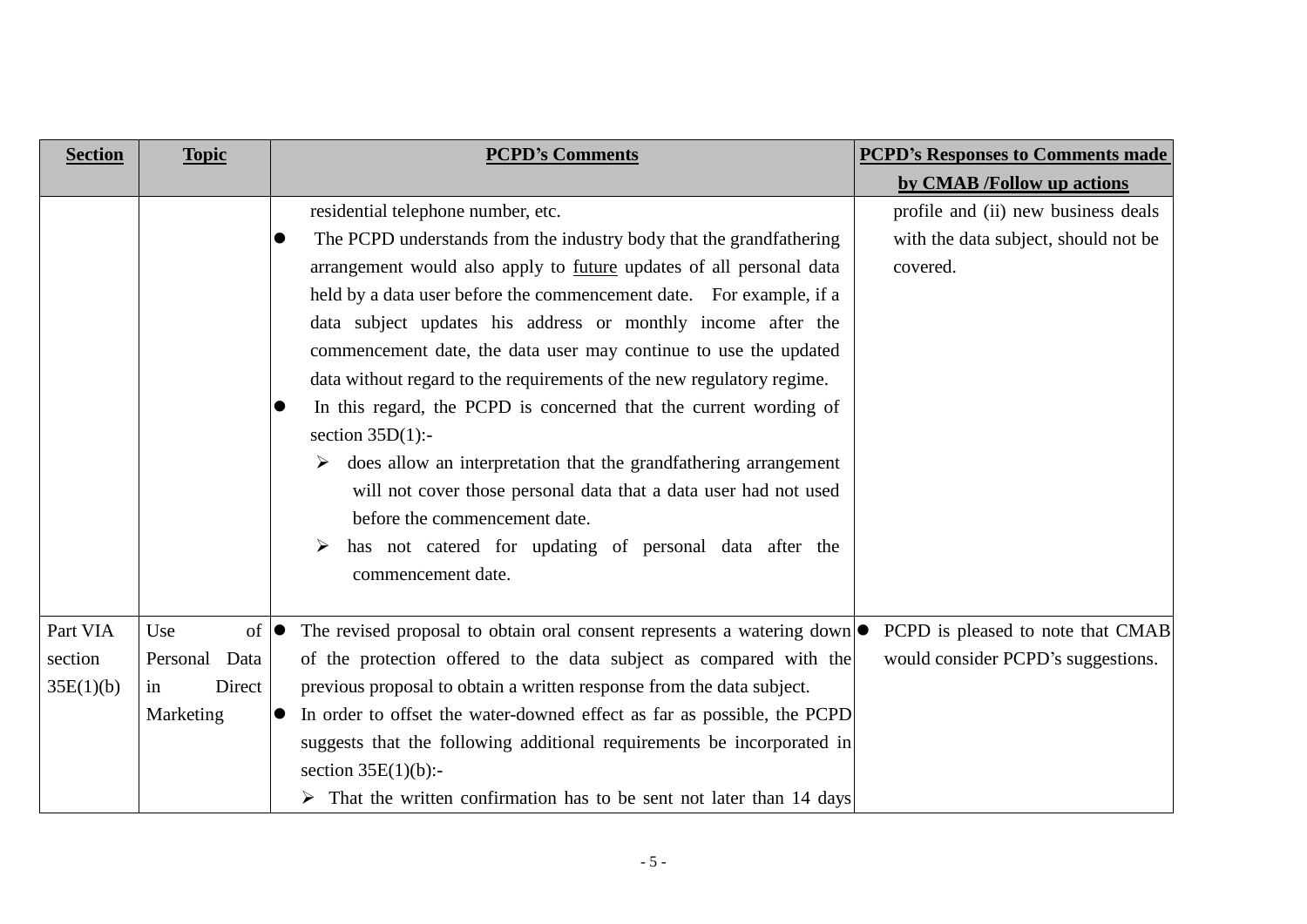| <b>Section</b> | <b>Topic</b>              | <b>PCPD's Comments</b>                                                          | <b>PCPD's Responses to Comments made</b> |
|----------------|---------------------------|---------------------------------------------------------------------------------|------------------------------------------|
|                |                           |                                                                                 | by CMAB /Follow up actions               |
|                |                           | after the oral consent is given;                                                |                                          |
|                |                           | That the written confirmation has to be sent to the last known                  |                                          |
|                |                           | correspondence address of the data subject which includes residential           |                                          |
|                |                           | address, email address and SMS; and                                             |                                          |
|                |                           | That the data user has not received any objection from the data                 |                                          |
|                |                           | subject to the oral consent within 14 days after the written                    |                                          |
|                |                           | confirmation is sent to the data subject.                                       |                                          |
|                |                           |                                                                                 |                                          |
| Part VIA       | Provision<br>of $\bullet$ | The PCPD reiterates its long-held stance that an express and informed $\bullet$ | PCPD is pleased to note that CMAB        |
| section        | Personal Data             | consent should be obtained from the data subject prior to such "sale" or        | would address PCPD's concerns and        |
| 35K            | for<br>in<br>use          | transfer of personal data to third parties. An oral consent falls short of      | from<br>relevant<br>seek views<br>the    |
|                | Direct                    | this standard. Hence, the Administration's previous proposal should be          | stakeholders.                            |
|                | Marketing                 | maintained, that is, the data user must not "sell" or transfer the data         |                                          |
|                | (previously               | subject's personal data to third parties unless the latter's written consent    |                                          |
|                | labelled as sale          | has been received.                                                              |                                          |
|                | or transfer of            |                                                                                 |                                          |
|                | personal data             |                                                                                 |                                          |
|                | to third parties)         |                                                                                 |                                          |
|                |                           |                                                                                 |                                          |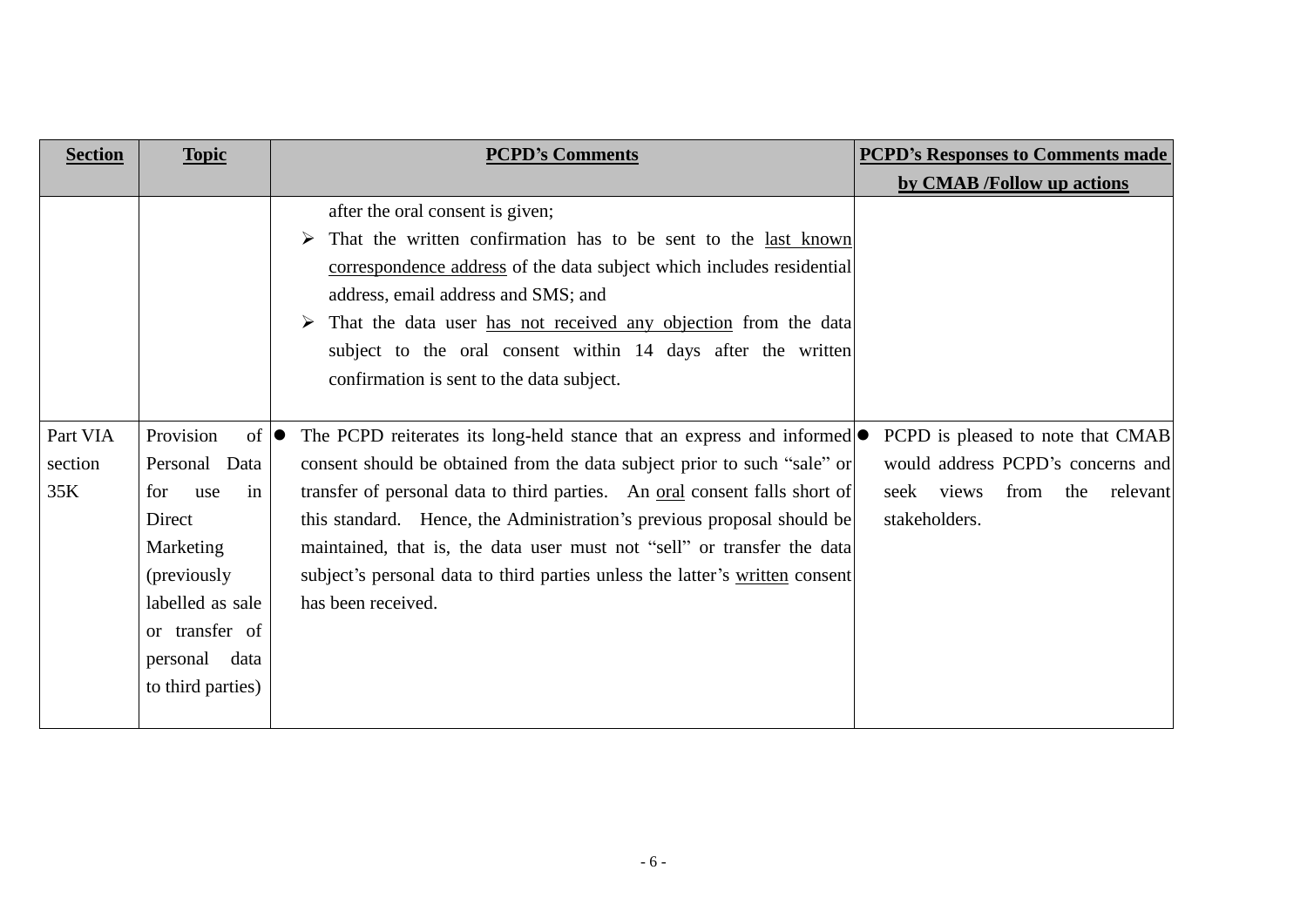| <b>Section</b>     | <b>Topic</b>                  | <b>PCPD's Comments</b>                                                                                                                                                                                                                                                                                                                                                                                                                                                                                                                                                                                                                                                                                                                                                                                                                                                        | <b>PCPD's Responses to Comments made</b>                                                                                                                                                                                                                                                                                                                                                                                                                                                                                                                                                                                                                                                                                                                                                                                                    |
|--------------------|-------------------------------|-------------------------------------------------------------------------------------------------------------------------------------------------------------------------------------------------------------------------------------------------------------------------------------------------------------------------------------------------------------------------------------------------------------------------------------------------------------------------------------------------------------------------------------------------------------------------------------------------------------------------------------------------------------------------------------------------------------------------------------------------------------------------------------------------------------------------------------------------------------------------------|---------------------------------------------------------------------------------------------------------------------------------------------------------------------------------------------------------------------------------------------------------------------------------------------------------------------------------------------------------------------------------------------------------------------------------------------------------------------------------------------------------------------------------------------------------------------------------------------------------------------------------------------------------------------------------------------------------------------------------------------------------------------------------------------------------------------------------------------|
|                    |                               |                                                                                                                                                                                                                                                                                                                                                                                                                                                                                                                                                                                                                                                                                                                                                                                                                                                                               | by CMAB /Follow up actions                                                                                                                                                                                                                                                                                                                                                                                                                                                                                                                                                                                                                                                                                                                                                                                                                  |
| Part VIA<br>Source | of $\bullet$<br>Personal Data | The PCPD previously proposed to confer on individuals a right to be<br>informed of the source of their personal data by direct marketers. The<br>Administration has not adopted the proposal.<br>At the Bills Committee meeting held on 26 November 2011, the<br>deputations indicated no objection to PCPD's proposal. Indeed, direct<br>marketers expressed that their code of practice required them to disclose<br>the source of data to customers who made such enquiries and to give a<br>reply in 7 days.<br>At the Bills Committee meeting on 17 April 2012, Hon. James To<br>expressed his concerns that under the Ordinance, individuals cannot<br>trace the source of the personal data being used by direct marketers.<br>In view of the above, the PCPD hopes that the Administration could<br>re-consider incorporating this meaningful proposal into the Bill. | casted<br><b>CMAB</b><br>doubt on the<br>$\bullet$<br>practical need for the right to trace<br>source<br>of personal<br>the<br>data.<br>CMAB's query is based on the<br>survey conducted by the Office of<br>the Telecommunications Authority<br>in 2009 which indicated that around<br>half of the telemarketing calls did<br>not involve the recipients' personal<br>data. PCPD notes, however, that in<br>the same survey, it was found that<br>40%<br>to $45%$<br>of<br>about<br>the<br>person-to-person telemarketing calls<br>involved the use of personal data.<br>This amount of calls is significant<br>and should not be ignored.<br><b>CMAB</b><br>also pointed out the<br>difficulty of exercising this right as<br>the telemarketer is quick to identify<br>an unhappy customer and will end<br>the call before giving out his |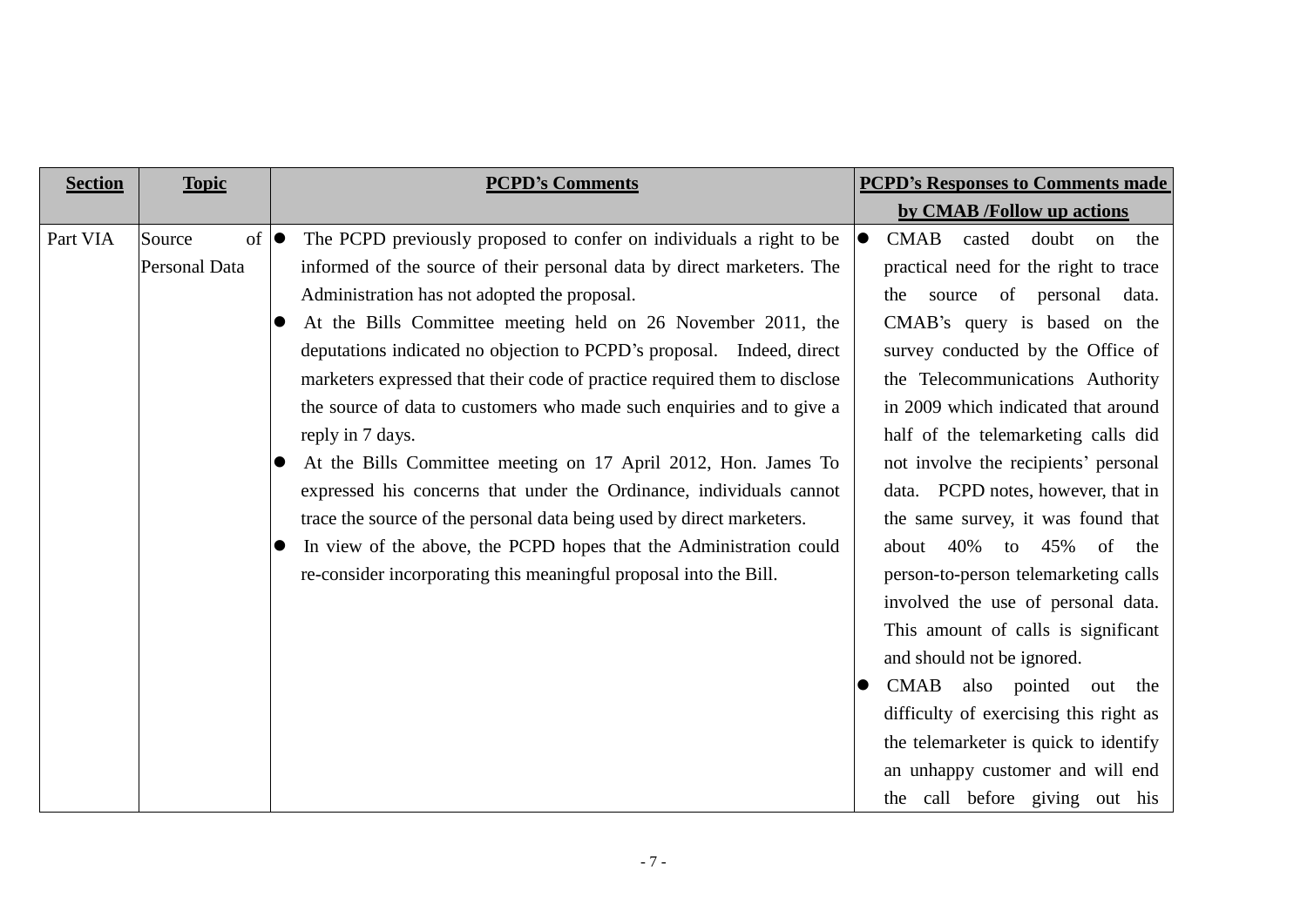| <b>Section</b> | <b>Topic</b> | <b>PCPD's Comments</b> | <b>PCPD's Responses to Comments made</b> |
|----------------|--------------|------------------------|------------------------------------------|
|                |              |                        | by CMAB /Follow up actions               |
|                |              |                        | PCPD's<br>identity.<br>regulatory        |
|                |              |                        | experience is that complaints made       |
|                |              |                        | against identified data users on the     |
|                |              |                        | use of personal data for direct          |
|                |              |                        | marketing are not uncommon. In           |
|                |              |                        | 2011/12, PCPD received 109 such          |
|                |              |                        | complaints, representing 7% of the       |
|                |              |                        | total number of complaints received.     |
|                |              |                        | Of these cases, two have led to          |
|                |              |                        | successful convictions so far.           |
|                |              |                        | Furthermore, CMAB has previously         |
|                |              |                        | mentioned that small and medium          |
|                |              |                        | enterprises ("SMEs") engaging in         |
|                |              |                        | marketing<br>direct<br>have<br>may       |
|                |              |                        | difficulties in complying with the       |
|                |              |                        | proposed requirement because of          |
|                |              |                        | of<br>their<br>management<br>poor        |
|                |              |                        | customers' personal data. PCPD           |
|                |              |                        | does not see this as a valid             |
|                |              |                        | justification<br>for<br>rejecting<br>its |
|                |              |                        | To<br>the<br>proposal.<br>overcome       |
|                |              |                        | compliance difficulties, PCPD is         |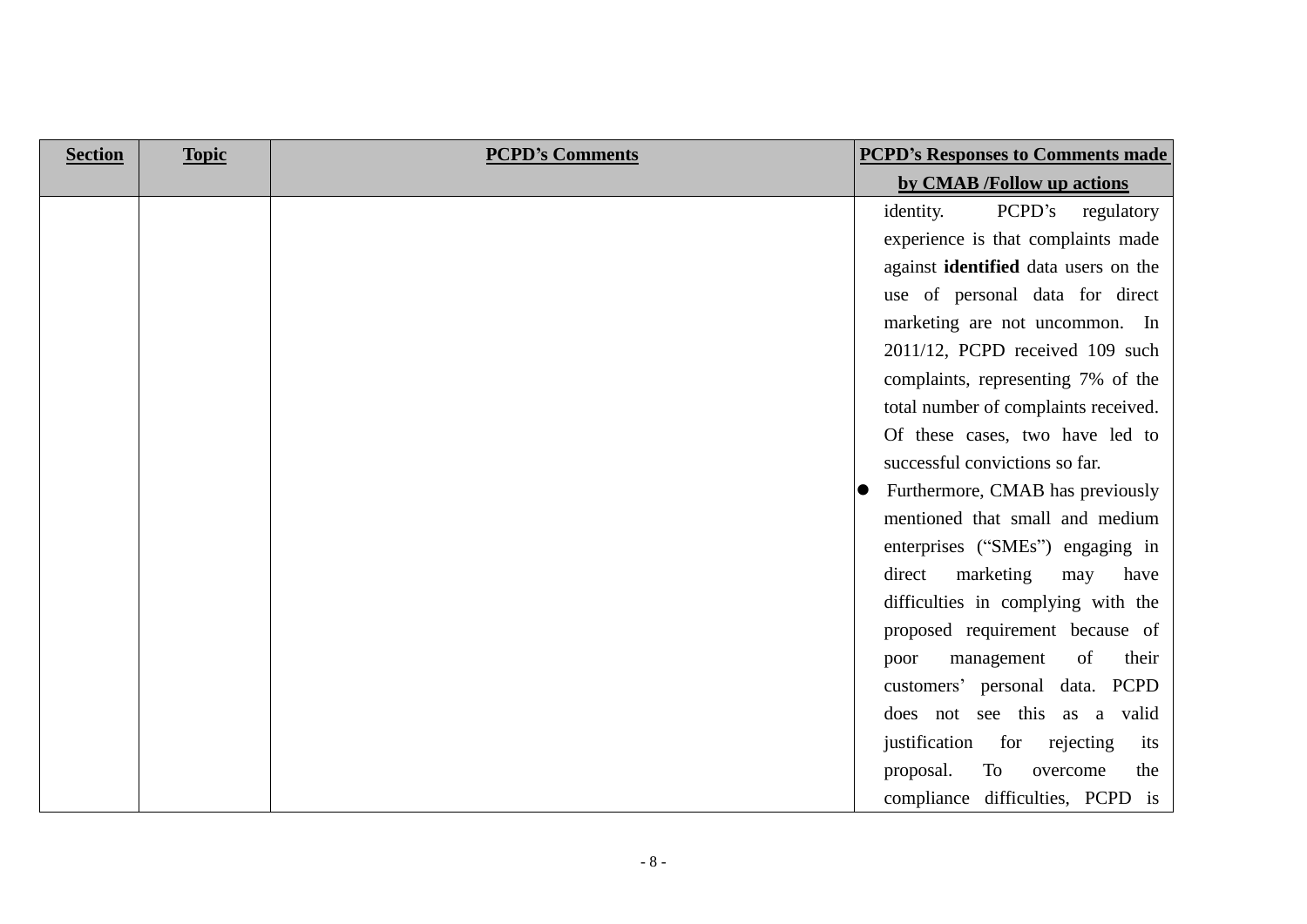| <b>Section</b>       | <b>Topic</b>               | <b>PCPD's Comments</b>                                                                                                                                                                                                                                                                                                                                                                                                                                                                                                                                                                                                                                                                                                                                                                | <b>PCPD's Responses to Comments made</b>                                                                                                                                                                                      |
|----------------------|----------------------------|---------------------------------------------------------------------------------------------------------------------------------------------------------------------------------------------------------------------------------------------------------------------------------------------------------------------------------------------------------------------------------------------------------------------------------------------------------------------------------------------------------------------------------------------------------------------------------------------------------------------------------------------------------------------------------------------------------------------------------------------------------------------------------------|-------------------------------------------------------------------------------------------------------------------------------------------------------------------------------------------------------------------------------|
|                      |                            |                                                                                                                                                                                                                                                                                                                                                                                                                                                                                                                                                                                                                                                                                                                                                                                       | by CMAB /Follow up actions                                                                                                                                                                                                    |
| Section<br>50(1A)(c) | Enforcement<br>Notice      | The existing section $50(1)(iii)$ confers power on the Commissioner to<br>$\bullet$<br>issue an enforcement notice to direct a data user to take steps "to<br>remedy the contravention, or as the case may be, the matters<br>occasioning it".<br>The new section $50(1A)(c)$ has taken away the words "the matters"<br>occasioning it".<br>As previously raised by PCPD (LC paper No. CB(2)596/11-12(01)),<br>the cause of contravention may be due to indirect factors such as the<br>inadequacy or absence of the data user's policy practice, or procedure.<br>The PCPD is concerned that the deleting of the words "matters"<br>occasioning it" from the new provision will take away the<br>Commissioner's power to address such indirect factors in the<br>enforcement notice. | prepared<br>to accept<br>a<br>longer<br>transitional period for the SMEs to<br>tidy up their records.<br>• PCPD is pleased to note that<br>CMAB would re-examine the draft<br>PCPD's<br>provisions to<br>address<br>concerns. |
| Section              | Definition<br>of $\bullet$ | Section 58 exempts personal data from the application of DPP 3 (use),                                                                                                                                                                                                                                                                                                                                                                                                                                                                                                                                                                                                                                                                                                                 | PCPD is pleased that CMAB<br>$\bullet$                                                                                                                                                                                        |
| 58(6)                | Crime                      | DPP6 and section $18(1)(b)$ (access) where personal data are used or                                                                                                                                                                                                                                                                                                                                                                                                                                                                                                                                                                                                                                                                                                                  | shares its concerns and would not                                                                                                                                                                                             |
|                      |                            | held (as the case may be) for the purposes of the prevention or                                                                                                                                                                                                                                                                                                                                                                                                                                                                                                                                                                                                                                                                                                                       | take up HKAB's recommendation                                                                                                                                                                                                 |
|                      |                            | detection of crime and the apprehension, prosecution or detention of                                                                                                                                                                                                                                                                                                                                                                                                                                                                                                                                                                                                                                                                                                                  | in the current exercise of amending                                                                                                                                                                                           |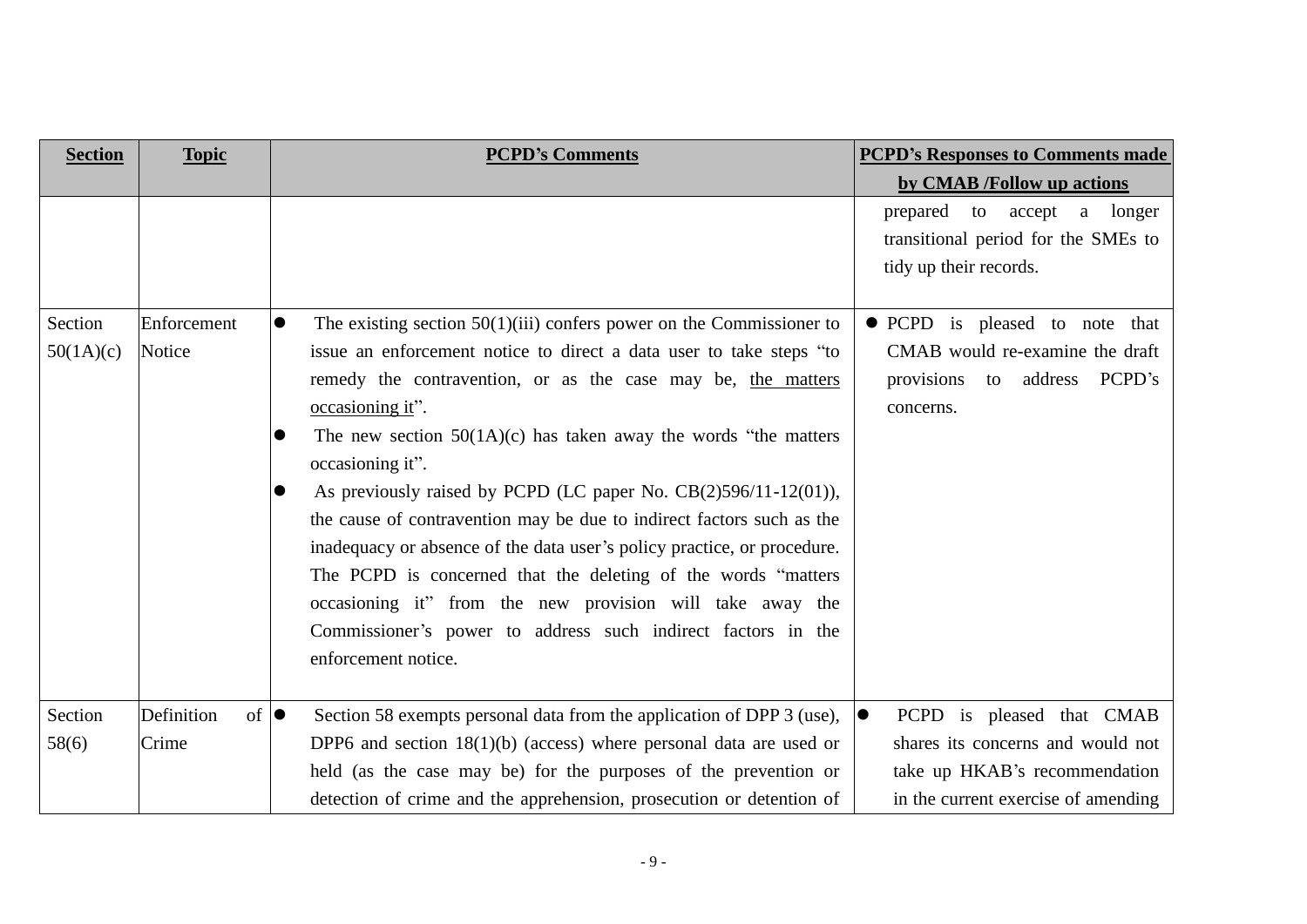| <b>Section</b> | <b>Topic</b> | <b>PCPD's Comments</b>                                                             | <b>PCPD's Responses to Comments made</b> |
|----------------|--------------|------------------------------------------------------------------------------------|------------------------------------------|
|                |              |                                                                                    | by CMAB /Follow up actions               |
|                |              | offenders, etc.                                                                    | the Ordinance. Instead, the issues       |
|                |              | Section 58 does not define the meaning of "crime" and "offender".<br>$\bullet$     | would be passed to the Financial         |
|                |              | Hence, the new section $58(6)$ defines "crimes" as (a) an offence under            | Services and Treasury Bureau for         |
|                |              | the laws of Hong Kong; or (b) if personal data is held or used in                  | consideration of amending the            |
|                |              | connection with legal or law enforcement cooperation between Hong                  | legislations on money laundering         |
|                |              | Kong and a place outside Hong Kong, an offence under the laws of                   | and terrorist financing.                 |
|                |              | that place. Similarly, the word "offender" is defined as a person who              |                                          |
|                |              | commits a crime.                                                                   |                                          |
|                |              | It is understood that HKAB would propose to further expand the<br>$\bullet$        |                                          |
|                |              | definition of "crime" to include an offence under the laws of a place              |                                          |
|                |              | outside Hong Kong if the conduct that constitutes the offence, had it              |                                          |
|                |              | occurred in Hong Kong, would constitute an offence under the laws of               |                                          |
|                |              | Hong Kong.                                                                         |                                          |
|                |              | The intention of HKAB is to facilitate cross-border data transfer for<br>$\bullet$ |                                          |
|                |              | the purpose of detection of money laundering and terrorist financing               |                                          |
|                |              | activities.                                                                        |                                          |
|                |              | PCPD fully appreciates the necessity to combat money laundering and<br>$\bullet$   |                                          |
|                |              | terrorist financing activities but is concerned that the proposal, if not          |                                          |
|                |              | properly constituted, would permit disclosure of personal data to                  |                                          |
|                |              | facilitate investigation of crime committed outside Hong Kong by                   |                                          |
|                |              | various data users to overseas requestors without sufficient safeguards.           |                                          |
|                |              | Section $58(1)(a)$ does not limit the type or nature of data user covered          |                                          |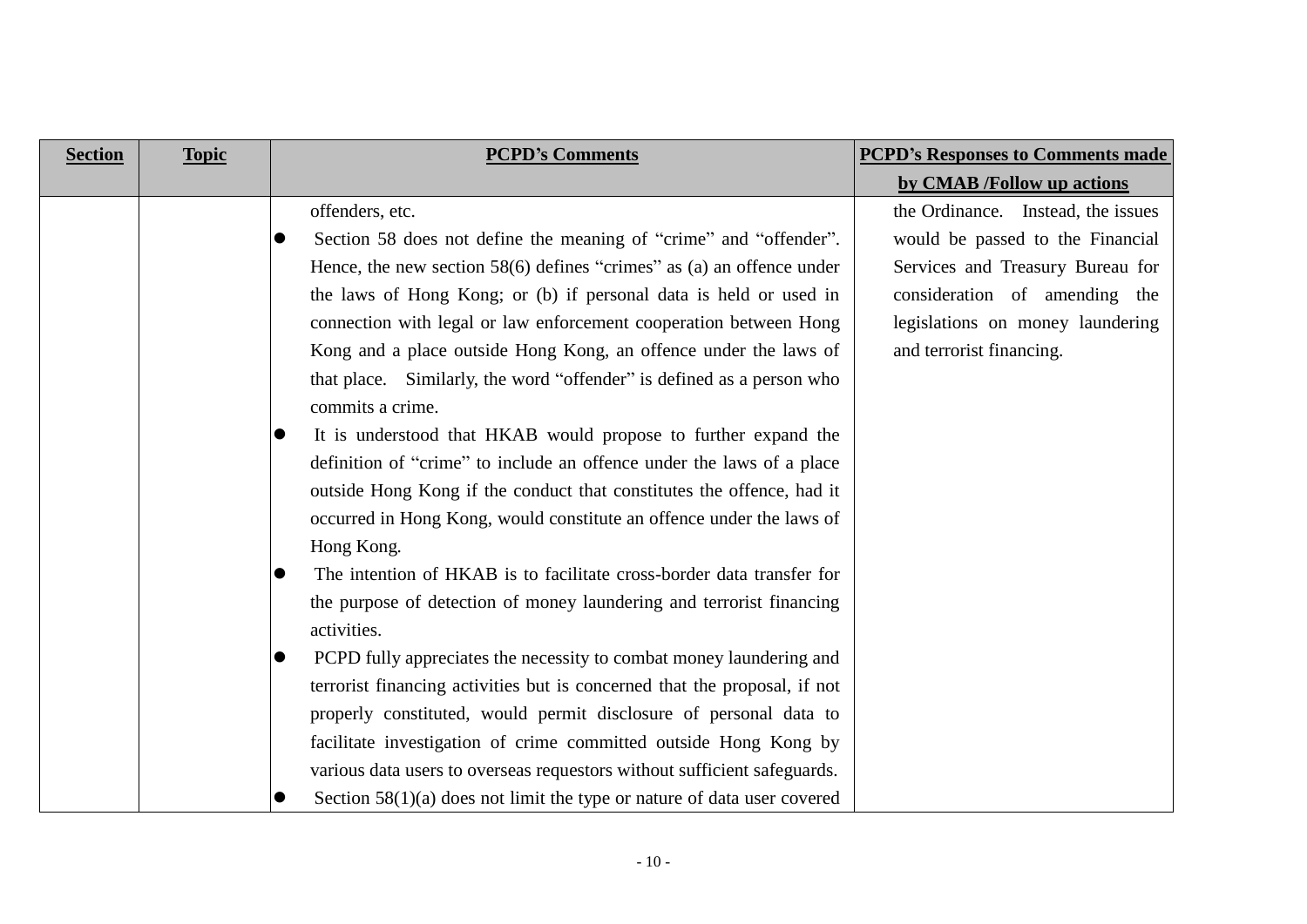| <b>Section</b> | <b>Topic</b> | <b>PCPD's Comments</b>                                                                                                                                                                                                                                                                                                                                                                                                                                                                                                                                                                                                                                                                                                                                                                                                                                                                                                                                                                                                                                                                                                                                                                                                                                                                                                                                                           | <b>PCPD's Responses to Comments made</b> |
|----------------|--------------|----------------------------------------------------------------------------------------------------------------------------------------------------------------------------------------------------------------------------------------------------------------------------------------------------------------------------------------------------------------------------------------------------------------------------------------------------------------------------------------------------------------------------------------------------------------------------------------------------------------------------------------------------------------------------------------------------------------------------------------------------------------------------------------------------------------------------------------------------------------------------------------------------------------------------------------------------------------------------------------------------------------------------------------------------------------------------------------------------------------------------------------------------------------------------------------------------------------------------------------------------------------------------------------------------------------------------------------------------------------------------------|------------------------------------------|
|                |              |                                                                                                                                                                                                                                                                                                                                                                                                                                                                                                                                                                                                                                                                                                                                                                                                                                                                                                                                                                                                                                                                                                                                                                                                                                                                                                                                                                                  | by CMAB /Follow up actions               |
|                |              | by the exemption. It may therefore open up disclosure of information<br>to any data users to facilitate investigation of overseas crime of<br>various kinds, including relatively minor crimes.<br>The proposal may open up a back door too wide that is beyond<br>control, particularly as s.33 is not yet effective, posing the risk that the<br>personal data transferred will not be subject to the same or<br>substantially similar protection as in Hong Kong.<br>Reliance on the existing arrangement of mutual assistance for<br>cross-border law enforcement may be sufficient to deal with HKAB's<br>concern whereby overseas law enforcement agency may seek<br>assistance from Hong Kong through the DoJ.<br>The arrangements in overseas jurisdictions lend support to the<br>PCPD's views above.<br>For example, similar exemptions for<br>investigation of crime/offence in the Australia and New Zealand<br>Privacy Acts require that the disclosure of data is for the purpose of<br>prevention, detection, investigation, prosecution or punishment of<br>criminal offences, etc. by or on behalf of a local law enforcement body<br>or public sector. Moreover, the aforesaid overseas data protection laws<br>contain provisions in respect of restriction on cross border transfer of<br>personal data. Reference may be made to the following provisions:- |                                          |
|                |              | Australia Privacy Act (1988) - National Privacy Principle 2.1(h)(i)<br>in Schedule 3, definition of "enforcement body" in section 6 and                                                                                                                                                                                                                                                                                                                                                                                                                                                                                                                                                                                                                                                                                                                                                                                                                                                                                                                                                                                                                                                                                                                                                                                                                                          |                                          |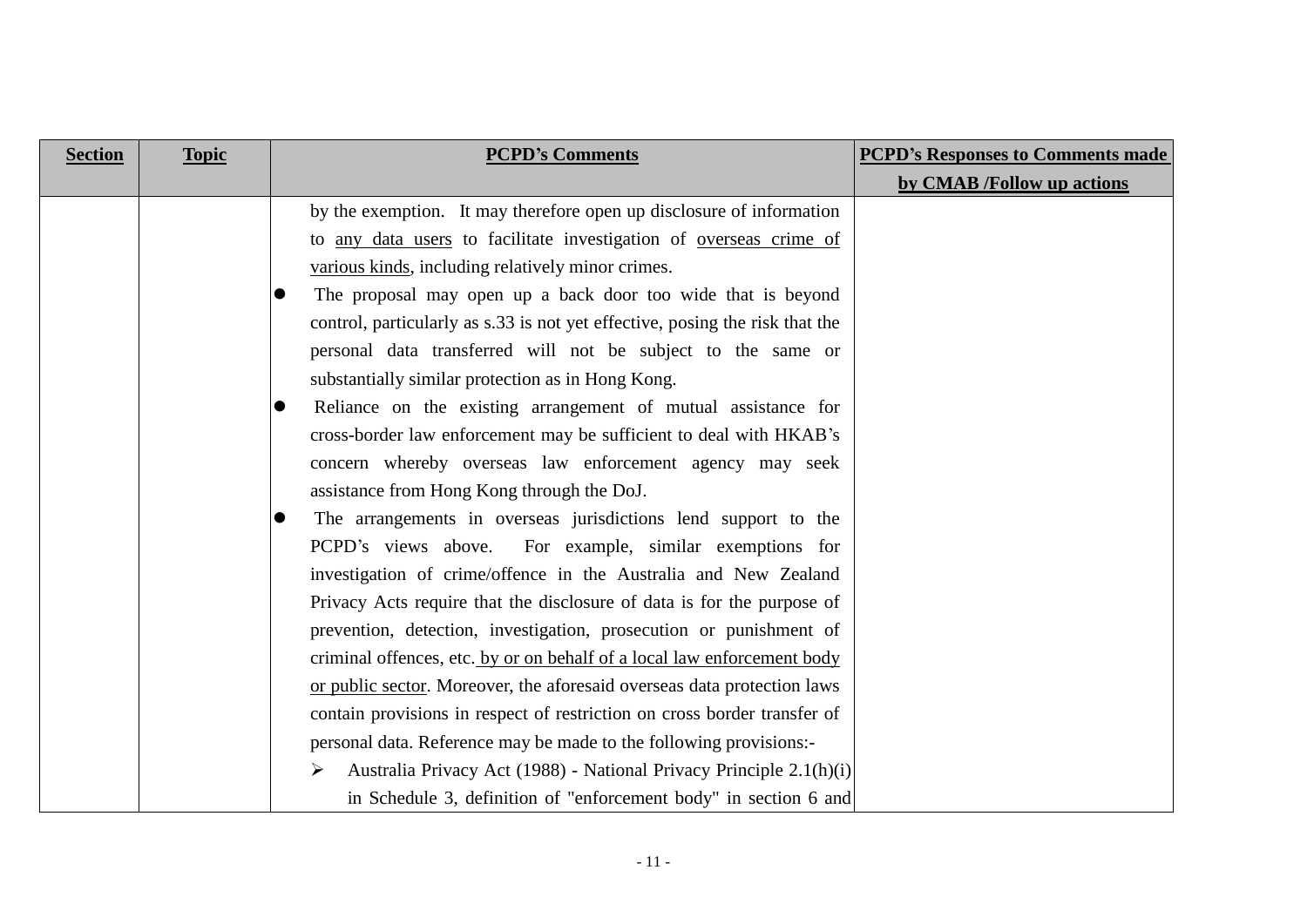| <b>Section</b> | <b>Topic</b>                                                                     | <b>PCPD's Comments</b>                                                                                                                                                                                                                                                                                                                                                                                                                                                                                                                                                                                                                                                                                                                                                                                                                                                            | <b>PCPD's Responses to Comments made</b>                                                                                                                                                                                                                                                                                                                                                                                                                                       |
|----------------|----------------------------------------------------------------------------------|-----------------------------------------------------------------------------------------------------------------------------------------------------------------------------------------------------------------------------------------------------------------------------------------------------------------------------------------------------------------------------------------------------------------------------------------------------------------------------------------------------------------------------------------------------------------------------------------------------------------------------------------------------------------------------------------------------------------------------------------------------------------------------------------------------------------------------------------------------------------------------------|--------------------------------------------------------------------------------------------------------------------------------------------------------------------------------------------------------------------------------------------------------------------------------------------------------------------------------------------------------------------------------------------------------------------------------------------------------------------------------|
|                |                                                                                  |                                                                                                                                                                                                                                                                                                                                                                                                                                                                                                                                                                                                                                                                                                                                                                                                                                                                                   | by CMAB /Follow up actions                                                                                                                                                                                                                                                                                                                                                                                                                                                     |
|                |                                                                                  | National Privacy Principle 9;<br>New Zealand Privacy Act (1993) - Information Privacy Principles<br>➤<br>$10(c)(i)$ and $11(e)(i)$ , definition of "public sector agency" in section<br>2 of Part 1 and Part 11A.<br>If the Administration is minded to take forward HKAB's proposal, one<br>acceptable approach is to specify the crimes that warrant exemption,<br>e.g. anti-money laundering. Additional safeguards should also be<br>imposed to ensure that the personal data transferred will receive the<br>same or similar level of protection as under the Ordinance.                                                                                                                                                                                                                                                                                                     |                                                                                                                                                                                                                                                                                                                                                                                                                                                                                |
| Section<br>66B | Commissioner<br>may<br>grant<br>assistance<br>in<br>of<br>respect<br>proceedings | In relation to the provision of legal assistance to aggrieved data<br>$\bullet$<br>subjects, while the PCPD may brief out appropriate cases to external<br>legal professionals, it is envisaged that some cases would be more<br>cost-effectively dealt with by PCPD's internal legal team.<br>However, there is no express provision in the Bill which empowers<br>$\bullet$<br>the in-house lawyers of PCPD to provide legal services to the public<br>such as provision of legal advice, attendance in court and other<br>assistance which is necessary for and incidental to the legal<br>proceedings. By contrast, the Legal Aid Counsel is expressly conferred<br>under section 3(3) of the Legal Aid Ordinance (Cap.91) of "all rights,<br>powers, privileges, and duties of a barrister and solicitor duly<br>admitted under the Legal Practitioners Ordinance (Cap.159), | PCPD notes CMAB's concern that<br>$\bullet$<br>in order to take up the matter,<br>consultation<br>with<br>the<br>legal<br>bodies<br>professional<br>and<br>the<br>Judiciary is required, thus causing<br>delay to the finalization of the Bill.<br>In the interest of passing the Bill in<br>of<br>the<br>current<br>the<br>term<br>Administration, CMAB would not<br>consider PCPD's proposal on this<br>occasion but would follow up at a<br>Meanwhile, PCPD<br>later stage. |